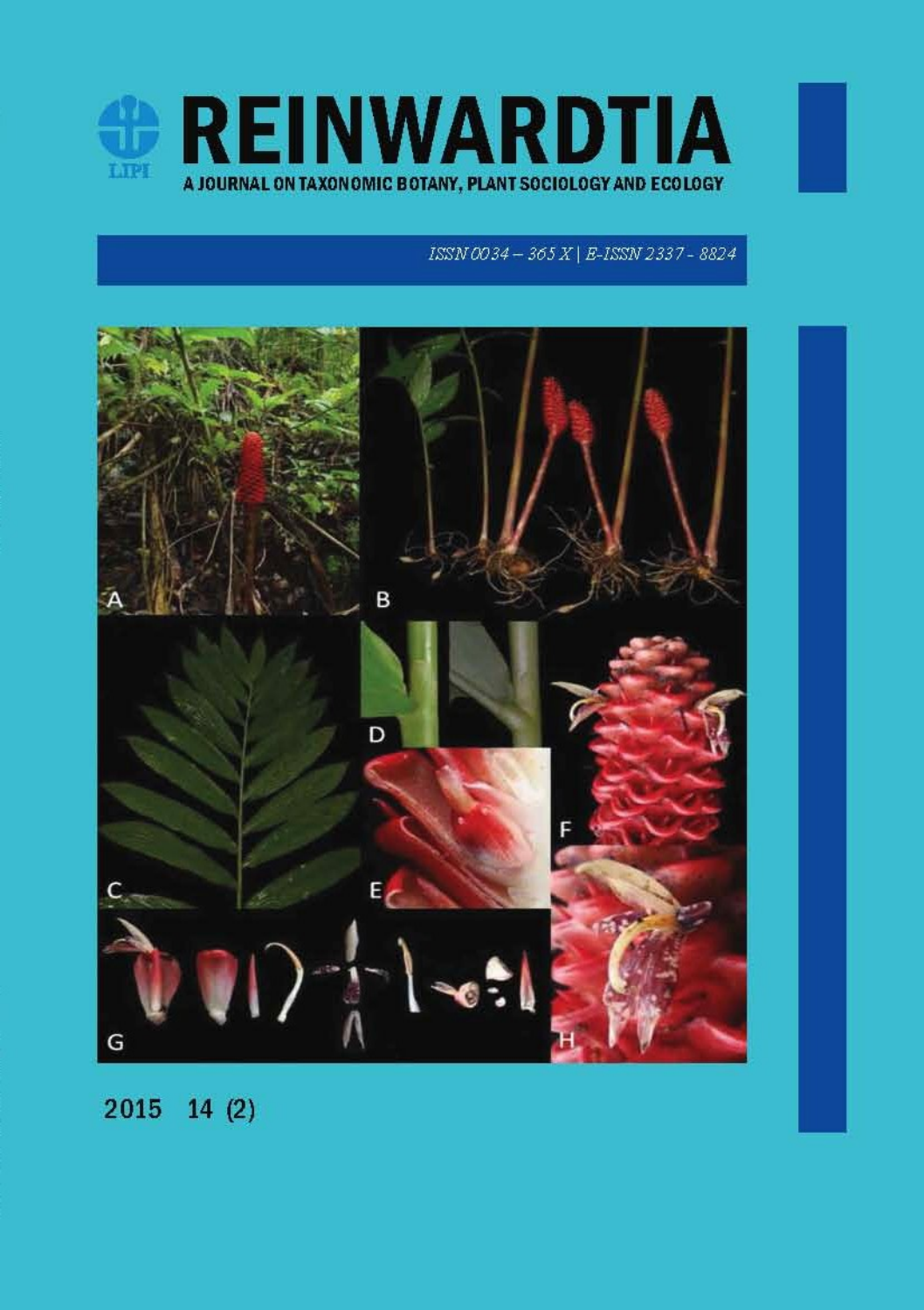# REINWARDTIA

## *A JOURNAL ON TAXONOMIC BOTANY, PLANT SOCIOLOGY AND ECOLOGY*

Vol. 14(2): 249-324, December 23, 2015

## **Chief Editor**

Kartini Kramadibrata (Mycologist, Herbarium Bogoriense, Indonesia)

### **Editors**

Dedy Darnaedi (Taxonomist, Herbarium Bogoriense, Indonesia) TukirinPartomihardjo (Ecologist, Herbarium Bogoriense, Indonesia) Joeni Setijo Rahajoe (Ecologist, Herbarium Bogoriense, Indonesia) Marlina Ardiyani (Taxonomist, Herbarium Bogoriense, Indonesia) Topik Hidayat (Taxonomist, Indonesia University of Education, Indonesia) Eizi Suzuki (Ecologist, Kagoshima University, Japan) Jun Wen (Taxonomist, Smithsonian Natural History Museum, USA)

### **Managing Editor**

Himmah Rustiami (Taxonomist, Herbarium Bogoriense, Indonesia) Lulut Dwi Sulistyaningsih (Taxonomist, Herbarium Bogoriense, Indonesia)

**Secretary** Endang Tri Utami

**Layout** Medi Sutiyatno

### **Illustrators**

Subari Wahyudi Santoso Anne Kusumawaty

Correspondence on editorial matters and subscriptions for Reinwardtia should be addressed to: HERBARIUM BOGORIENSE, BOTANY DIVISION, RESEARCH CENTER FOR BIOLOGY-INDONESIAN INSTITUTE OF SCIENCES CIBINONG SCIENCE CENTER, JLN. RAYA JAKARTA - BOGOR KM 46, CIBINONG 16911, P.O. Box 25 CIBINONG INDONESIA PHONE (+62) 21 8765066; Fax (+62) 21 8765062 E-MAIL: reinwardtia@mail.lipi.go.id

http://e-journal.biologi.lipi.go.id/index.php/reinwardtia

| A              | $\bf{B}$                |                   |
|----------------|-------------------------|-------------------|
| $\mathbf C$    | $\mathbf D$             | $\mathbf{F}$<br>ž |
|                | $\overline{\mathbf{E}}$ |                   |
| $\overline{G}$ |                         | H                 |

Cover images: *Zingiber engganoensis* Ardiyani. A. Habit B. Leafy shoot and the inflorescence showing rhizomes, roots and root-tuber C. Leaves D. Ligule and swollen petiole E. Dissection of inflorescence showing fruit F. Spike and flowers G. Dissection of flowers and fruits showing bract, bracteole, two lateral staminodes, two petal lobes, labellum, and the four appendages of the anther H. Flower. Source of materials: E190 (BO). Photo credits: B, C, D by Arief Supnatna. A, E, F, G, H by Marlina Ardiyani.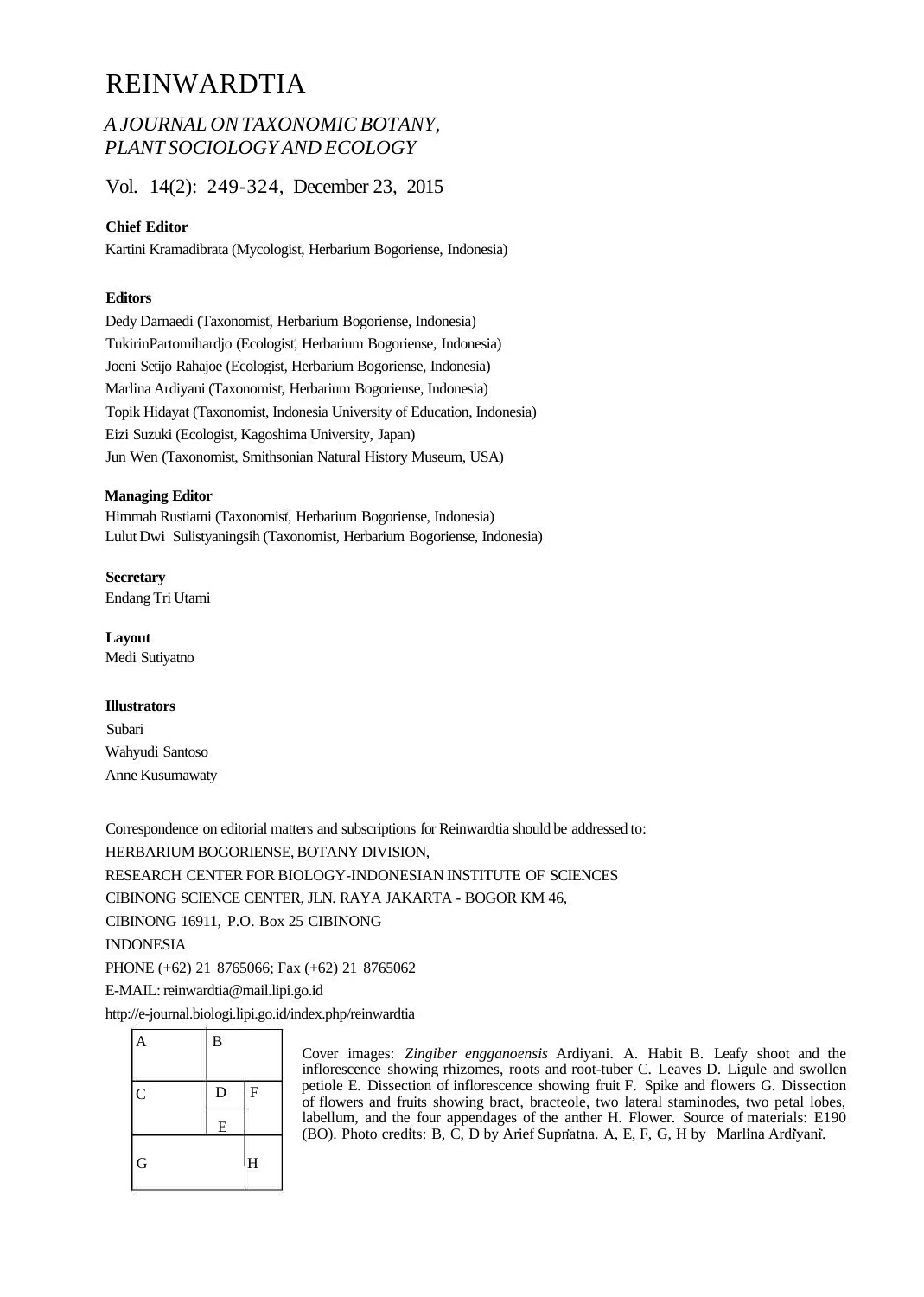## **The Editors would like to thank all reviewers of volume 14(2):**

Abdul Latiff Mohamad, Faculty of Science & Technology, Universiti Kebangsaan Malaysia, Malaysia Abdulrokhman Kartonegoro - Herbarium Bogoriense, Bogor, Indonesia Agus Susatya - University of Bengkulu, Bengkulu, Indonesia Axel D. Poulsen - Royal Botanic Garden Edinburgh, Edinburgh, Scotland, UK Campbell O. Webb - Arnold Arboretum, University of Harvard, USA Edwino Fernando - Dept. of Forest Biological Sciences, University of the Philippines, Los Baños, Philippines Fabian Brambach - Dept. of Ecology & Ecosystem Research, Georg August University, Gottingen, Germany John Mood - Lyon Arboretum, University of Hawaii, USA Kuswata Kartawinata - Integrative Research Center, The Field Museum, Chicago, USA Mark Newman - Royal Botanic Garden Edinburgh, Edinburgh, Scotland, UK Martin Dancak - Faculty of Science, Palacky University, Czech Republic Mien A. Rifai - Akademi Ilmu Pengetahuan Indonesia (AIPI)

Ridha Mahyuni - Herbarium Bogoriense, Bogor, Indonesia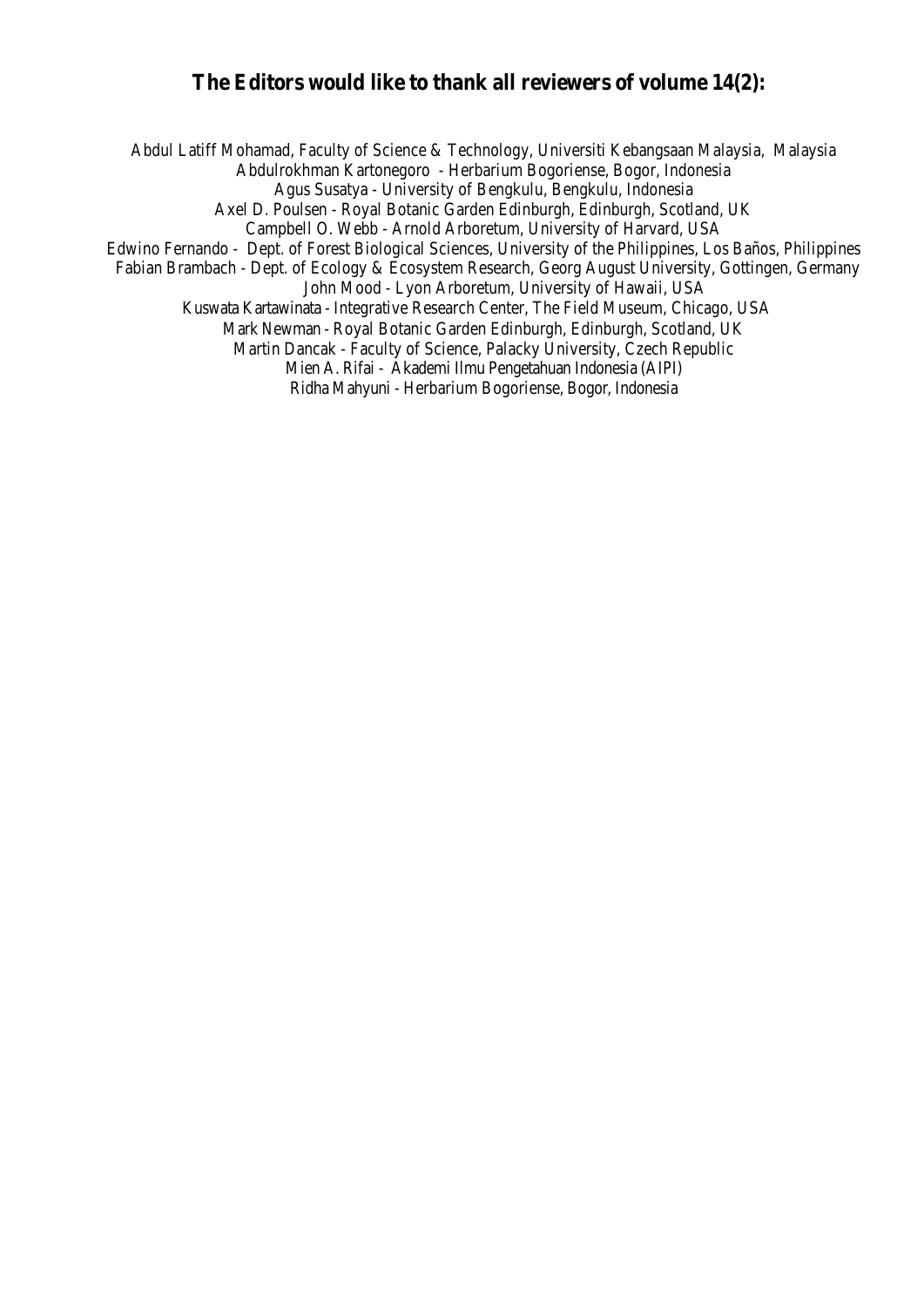## **NOTES ON MORPHOLOGICAL CHARACTERISTICS OF** *EURYCOMA* **SPP. AND ITS STATUS IN PENINSULAR MALAYSIA**

Received April 03, 2015; accepted May 02, 2015

#### **TAN AI LEE**

*Natural Products Division, Forest Research Institute Malaysia (FRIM), 52109 Kepong, Selangor, Malaysia. E-mail: tanal@frim.gov.my*

#### **NURNIDA MOHD KAMAL**

*Pusat Pengajian Sains Sekitaran dan Sumber Alam, Fakulti Sains dan Teknologi, Universiti Kebangsaan Malaysia. 43600 Bangi, Selangor, Malaysia. E-mail: nurnidakamal@gmail.com*

#### **TAN HOOI POAY**

*Senior Business Development Fisher Scientific Malaysia, 3 Jalan Sepadu, 25/123 Taman Perindustrian Axix, Seksyen 25, 40400 Shah Alam, Selangor, Malaysia. E-mail: tanhooipoay@yahoo.com.my*

#### **IZLAMIRA ROSLAN**

*MARDI Jerangau, KM50, Jalan Ajil-Jerangau, 21800 Ajil, Terengganu, Malaysia. E-mail: izlamira@mardi.gov.my*

#### **ABSTRACT**

TAN, A. L., KAMAL, N. M., TAN, H. P. & ROSLAN, I. 2015. Notes on morphological characteristics of *Eurycoma* spp. and its status in Peninsular Malaysia. *Reinwardtia* 14 (2): 259 – 263. — A study had been carried out on the genus *Eurycoma* Jack that aimed to ascertain the diagnostic characteristics of the two species that occur in Peninsular Malaysia. Samples were collected from 15 localities comprising of forest reserves and plantations throughout Peninsular Malaysia covering the 5 regions *i.e.* northern, western, eastern, southern and central. The sampling was done to capture the morphological variations from different habitat. In general, morphologically both species were very similar. They could be clearly distinguished using their fertile parts. *Eurycoma longifolia* Jack had long, drooped inflorescences while in *E. apiculata* A.W. Benn was usually short, pointed upwards. Small differences were also noted on the leaflet of *E. apiculata* where the apex of the leaflet was often abruptly pointed while its base was rounded with conspicuous petiolule. On contrary, *E. longifolia* leaflet apex was usually subacute with its base asymmetrical and decurrent to its petiolule. In addition, anatomical transverse section of *E. longifolia* leaflet midrib outline and margin were dissimilar with *E. apiculata* by having convex abaxial surface and blunt tip margin compared to the slightly arc-shape abaxial and tapered margin in *E. apiculata*. The abundancy of *Eurycoma* spp. had decreased.

**Key words:** *Eurycoma,* morphological characters, Peninsular Malaysia.

#### **ABSTRAK**

TAN, A. L., KAMAL, N. M., TAN, H. P. & ROSLAN, I. 2015. Catatan karakteristik morfologi *Eurycoma* spp. dan statusnya di Semenanjung Malaysia. *Reinwardtia* 14 (2): 259 ‒ 263. — Penelitian marga *Eurycoma* Jack telah dilakukan untuk memastikan karakter diagnostik dua jenis *Eurycoma* yang ditemukan di Semenanjung Malaysia. Sampel telah dikoleksi dari 15 lokasi yang meliputi hutan alam dan perkebunan di seluruh Semenanjung Malaysia. Lokasi tersebut mencakup 5 kawasan yaitu bagian utara, timur, barat, selatan dan tengah. Pengambilan sampel ini dilakukan untuk merekam variasi morfologi yang tampak pada habitat berbeda. Secara umum, kedua jenis tersebut mempunyai karakter morfologi yang hampir sama. Keduanya hanya bisa dibedakan dengan menggunakan bagian fertilnya. *Eurycoma longifolia* Jack mempunyai perbungaan yang panjang dan menjulur ke bawah sedangkan perbungaan *E. apiculata* A.W. Benn pendek dan tegak ke atas. Perbedaan kecil lainnya dapat dilihat pada anak daunnya. Anak daun *E. apiculata* melancip secara mencolok dengan pangkal yang membulat dan tangkai anak daun yang jelas. Sebaliknya, ujung anak daun *E. longifolia* pada umumnya agak lancip dengan pangkal yang asimetris dan melanjut hingga ke tangkai anak daun. Selain itu, anatomi dari sayatan melintang permukaan tulang daun dan tepi anak daun *E. longifolia* berbeda dengan *E. apiculata.* Hasil pengamatan anatomi dari sayatan melintang permukaan tulang daun dan tepi anak daun *E. longifolia* menunjukkan permukaan bawah yang cembung dan tepi yang tumpul, sedangkan pada *E. apiculata* permukaan bawah tulang daunnya hampir berbentuk seperti busur dengan tepi yang runcing*.* Penelitian ini juga mencatat bahwa keberadaan *Eurycoma* spp. telah berkurang*.*

**Kata kunci:** *Eurycoma*, karakter morfologi, Semenanjung Malaysia.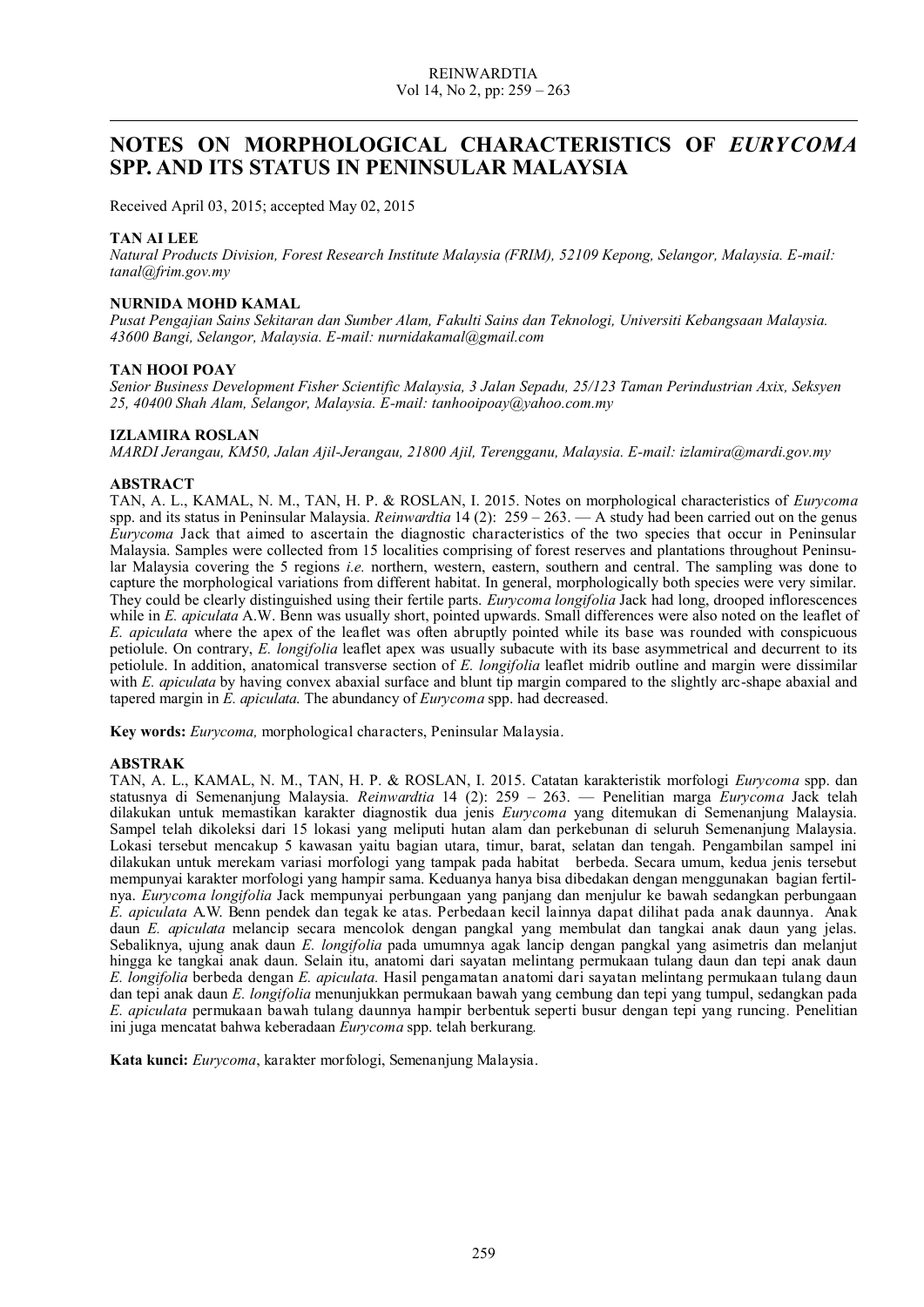### **INTRODUCTION**

 The root of *Eurycoma longifolia* Jack, international trade name Longjack or Malaysian ginseng is a very popular medicinal herb that is claimed to be able to increase the libido and virility of men. In Malaysia, it is locally known as tongkat ali, setunjang bumi or pasak bumi. Traditionally, its root decoction had also been used as a febrifuge while the pounded root poultice can be pasted on wounds, ulcers and sores (Uji, 1999). In Brunei, the leaves are eaten raw to relieve stomach ache while its decoction is used for washing itchiness (Kochummen, 1983).

 The genus of *Eurycoma* is confined to tropical South-East Asia which consists of 3 species. Only 2 species can be found in the Malesian region; namely the quite variable, widespread *E. longifolia* occurring from Myanmar through Indo-China and Thailand to Peninsular Malaysia, Sumatra, Borneo and the Phillipines; and *E. apiculata* A.W. Benn which is confined to Peninsular Malaysia and Sumatra (Uji, 1999). *Eurycoma* is a common understorey plant occurring from beach forest to lower montane forest (Kochummen, 1983). Since both species were very similar in habit and could occur simultaneously in primary and secondary forests, microscopic characteristics had been incorporated for additional assurance to distinguish them especially when the plants were sampled sterile. Besides that, the diagnostic anatomy characteristics of *Eurycoma* species might be able to help in confirming the presence of *Eurycoma* root in products with ground *Eurycoma* root. Thus, it was timely to establish the diagnostic morphological (macro and micro) characteristics of *E. longifolia* and *E. apiculata*.

### **MATERIALS AND METHODS**

### **Morphological characterization**

 Collections of *Eurycoma* spp. were sampled from forest reserves and plantations covering the five regions (northern, southern, western, eastern and central) in Peninsular Malaysia. A total of 16 localities had been sampled. An average of 5 individuals sampled in each localities were used for morphologically characterization and anatomical analysis.

 The leaves and fertile materials found were sampled for morphological characterization and preparation of herbarium specimens for species identification. Notes on the habitat and morphological characters of each sampling sites were made. The fertile specimens representative from the localities collected were then deposited at KEP while the sterile specimens were kept at Natural Products Division, FRIM specimen room. Furthermore, diagnostic characteristics of both *E. longifolia* and *E. apiculata* were determined. Specimens of *Eurycoma* species from FRIM

herbarium (KEP) had been also examined to have a better understanding on the species that occur in Peninsula Malaysia.

Specimens collected from field during this study.

 *E. apiculata*: TAA-BK-001 (Batu Kurau, Perak); TAA-ERS-001 (Endau Rompin NP (Selai, Segamat, Johor), TAA-BLG-002 (Bukit Lagong F.R., Selangor), TAA-TEB-001 (Taman Etnobotani, FRIM).

 *E. longifolia*: TA-SGJ-001 (Labis F. R., Segamat, Johor), TA-SGJ-011 (Moakil F. R., Comp 293, Segamat, Johor), TA-LG-001 (Gunung Raya F. R., Lubuk Semilang, Langkawi, Kedah), TA-LG-011 (Pulau Singa Besar F. R., Langkawi, Kedah), TA-BLR-003 (Bukit Larut F. R., Taiping, Perak), TA-BK-002 (Pondok Tanjung F. R., Batu Kurau, Perak), TA-ERS-001 (Endau Rompin NP (Selai), Segamat, Johor), TA-BH-001 (Bukit Hari, FRIM), TA-MRN-004 (Stesen Penyelidikan FRIM Maran, Pahang), TA-STU-003 (Stesen Penyelidikan FRIM Setiu, Terengganu), TA-STU-013 (Hutan bris Setiu, Terengganu), TA-PAP-0012 (Pantai Acheh F. R., Pulau Pinang), TA-PJP-005 (Pulau Jerejak F. R., Pulau Pinang), TA-SM-007 (Semangkok F. R., Selangor), TA-PSH-003 (Pasoh F. R., Negeri Sembilan).

KEP specimens examined:

 *E. apiculata*: 5887 (Sungai Kahang, Johor), 11602 (Ulu Kenderong, Gerik, Ulu Perak), 12707 (Maxwell Hill, Perak), 20210 (Rotan Tunggal F. R., Raub, Pahang), 21054 (Weld Hill F. R., K. L.), 22743 (Sungai Lalang F. R., Kajang, Selangor), 24175 (Bukit Enggang F. R., Kajang, Selangor), 33862 (near boundary Lagong F. R., Selangor), 36212 (Cameron Highland, Valley of Bertam), FRI 1951 (Ulu Gombak V. J. R., Selangor), FRI 2903 (Maxwell Hill, Tea Garden, Perak), FRI 3860 (Peta border, Ulu Endau, Pahang/Johore), FRI 6109 (Sungai Wang, Bubu F.R., Perak), FRI 8686 (banks of Sg. Kahang, Kluang Forest V. J. R., Johore), FRI 11892 (Ulu Sg. Pukin, Lesong F. R., SW Pahang), FRI 56627 (Jeram Toi, Berembun F. R., Jelebu, Negeri Sembilan), KEP 94643 (Bukit Lagong F. R., Selangor), SK 511 (Kuala Depang F. R., Perak), KL 425/KL 1443/KL 147 (K. Pansom, Bukit Tangkol, Ulu Langat, Selangor), KL 1255 (Kg. Lui, Ulu Langat, Selangor).

 *E. longifolia*: FRI 23666 (Sg. Pinang F. R., Pulau Pangkor, Perak), 75m68 (Bukit Bauk), FRI 4723 (Taman Negara Pahang), FRI 7641 (Tg. Penawar, Johor Coast), 104600 (Trolak F. R.), 2641 (Weld Hills, K. L.), FRI 13963 (Bubu F. R., Perak).

### **Plant anatomy**

#### **Leaflet anatomy**

 Fixation, embedding and sectioning were made following Johansen (1940) and Sass (1958) with suitable modifications. Fresh leaf materials were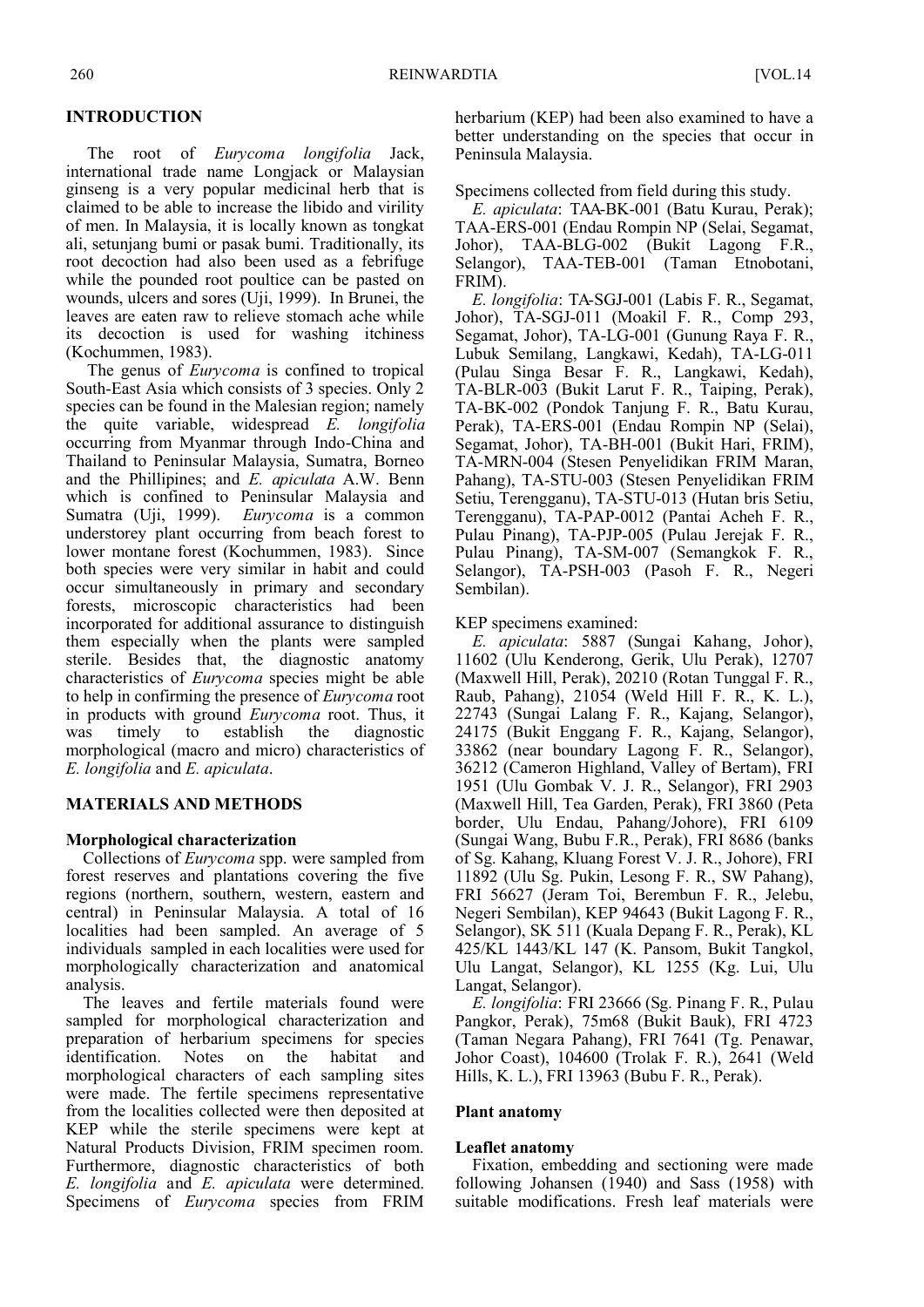fixed in AA (1:3), of 25  $\%$  acetic acid and 70  $\%$ ethanol. Leaf transverse section of the specimens were sectioned with a sliding microtome at 20–30 µm thickness and stained in 1 % Safranin in 50 % alcohol and 1 % Alcian Green in 100 ml purified water with three drops of acetic acid. Sections were made from the middle and marginal parts of the leaflets lamina using a Reichert sliding microtome. All slides were mounted in Euparal after dehydration using alcohol series 50 %, 70 %, 95 % and 100 %. Finally, digital photos of the slides were taken for image analysis.

#### **RESULTS AND DISCUSSION**

Collections of *Eurycoma* species were sampled from 16 localities comprising of forest reserves and plantations throughout Peninsular Malaysia covering the 5 regions *i.e.* northern, western, eastern, southern and central. *Eurycoma longifolia* had been sampled from 14 localities while *E. apiculata* had been sampled from 3 localities *i.e.* Bukit Lagong F.R. (BLG), Pej. Renjer Sg. Sega, Batu Kurau (BK) & Endau Rompin NP (Selai), Segamat (ERS) (Table 1).

 Both *Eurycoma* species were noted to be small to big treelet, dioecious, with spiral, imparipinnate/ paripinnate leaves, condensed on the top. The stems were usually covered with large rounded leaf scar, not branching when young to many branching on large treelet. The leaflets were opposite to subopposite, elliptic to lanceolate with very short petiolule (nearly sessile), with lobed secondary veins (Kochummen, 1983). The inflorescences are of axillary panicles, pubescent with many small pedicellate valvate flowers with 5-6 pubescent flower lobes. The male flower consists of 5-6 stamens with yellow anther while the female flowers with 5-6 adnate green carpels with reddish peltate, 5 lobed stigmas. Meanwhile, the fruits consist of 2-5 drupe nutlets on a stalk, green when young and turning red when riped.

 *Eurycoma longifolia* could be differentiated from *E. apiculata* using its fertile material (Table 2). The inflorescences of *E. longifolia* were usually of long green (young) or red (mature) panicles, drooping (Fig. 1A & 1B) as opposed to *E. apiculata* with short or slightly compact green (young) or maroon (mature) panicles that were always pointed upright (Fig. 2A & 2B). The petals of *E. longifolia* were red, small, lanceolate or ovate-lanceolate, the opening rather constricted, puberulous on both lobe surfaces (Fig. 1A inset). On the other hand, the petals of *E. apiculata* were pinkish-cream, slightly bigger and longer, linear or oblong, the opening reflexed, puberulous on the outer lobes but glabrous inside (Fig. 2A). Meanwhile, the young fruit nutlets of *E. longifolia* were usually light green in comparison to *E. apiculata* which were usually yellowish green (Fig. 2B). These characteristics also coincide with the findings by Nooteboom (1972).

|                | Table 1. Sampling localities of <i>Eurycoma</i> spp. in<br>Peninsular Malaysia |         |                |
|----------------|--------------------------------------------------------------------------------|---------|----------------|
| N <sub>0</sub> | <b>Locality (Code)</b>                                                         | Region  | <b>Remarks</b> |
|                | Bukit Hari Research Plot,<br>FRIM (BH)                                         | Central | Planted        |

| 1  | Bukit Hari Research Plot,             | Central  | Planted      |
|----|---------------------------------------|----------|--------------|
|    | FRIM (BH)                             |          |              |
| 2  | Pantai Acheh F.R., Pulau              | Northern | Wild         |
|    | Pinang (PAP)                          |          |              |
| 3  | Pulau Jerejak F.R., Pulau             | Northern | Wild         |
|    | Pinang (PJP)                          |          |              |
| 4  | Stesen Penyelidikan                   | Eastern  | Planted $\&$ |
|    | FRIM Setiu, Terengganu                |          | Wild         |
|    | (STU)                                 |          |              |
| 5  | Pasoh F.R., Negeri Sem-               | Central  | Wild         |
|    | bilan (PSH)                           |          |              |
| 6  | Endau Rompin NP                       | Southern | Wild         |
|    | (Selai), Segamat, Johor               |          |              |
|    | (ERS)                                 |          |              |
| 7  | Labis F.R., Segamat,                  | Southern | Wild         |
| 8  | Johor (SGJ)<br>Moakil F.R., Comp 293, | Southern | Wild         |
|    | Segamat, Johor (SGJ)                  |          |              |
| 9  | Gunung Raya F.R., Lubuk               | Northern | Wild         |
|    | Semilang, Langkawi,                   |          |              |
|    | Kedah (LG)                            |          |              |
| 10 | Pulau Singa Besar F.R.,               | Northern | Wild         |
|    | Langkawi, Kedah (LG)                  |          |              |
| 11 | Bukit Larut F.R., Taiping,            | Western  | Wild         |
|    | Perak (BLR)                           |          |              |
| 12 | Pondok Tanjung F. R.,                 | Western  | Wild         |
|    | Batu Kurau, Perak (BK)                |          |              |
| 13 | Stesen Penyelidikan                   | Eastern/ | Planted      |
|    | FRIM Maran, Pahang                    | Central  |              |
|    | (MRN)                                 |          |              |
| 14 | Bukit Lagong F.R., Selan-             | Central  | Wild         |
|    | gor (BLG)                             |          |              |
| 15 | Pej. Renjer Sg. Sega, Batu            | Western  | Planted      |
|    | Kurau, Perak (BK)                     |          |              |
| 16 | Semangkok F.R., Kuala                 | Western  | Wild         |
|    | Kubu Baru, Selangor                   |          |              |
|    | (SM)                                  |          |              |

Table 2. Diagnostic morphological characteristics fertile parts and supporting characters that could differentiate both *Eurycoma* spp. that occur in Peninsular Malaysia

| <b>Characteris-</b><br>tics | E. longifolia                                                                               | E. apiculata                                                                                                      |
|-----------------------------|---------------------------------------------------------------------------------------------|-------------------------------------------------------------------------------------------------------------------|
| Inflorescence<br>type       | Long, rather<br>complex, drooped<br>panicle                                                 | Short, usually<br>compact, pointed<br>upright panicle                                                             |
| Flower:<br>Petal            | Opening rather<br>constricted, ovate-<br>lancolate.<br>puberulous on both<br>lobes surfaces | Opening reflexed,<br>linear or oblong,<br>puberulos on outer<br>lobes, glabrous on<br>the inside lobes<br>surface |
| Colour                      | Red                                                                                         | Pinkish cream or<br>reddish cream                                                                                 |
| Fruit<br>colour             | Light green turning<br>red to maroon when<br>ripen                                          | Yellowish green<br>turning red to<br>maroon when<br>ripen                                                         |
| Leaflet:<br>Apex            | Subacute or acute to<br>acuminate                                                           | Abruptly pointed<br>or acuminate                                                                                  |
| <b>Base</b>                 | Asymmetrical,<br>cuneate, often<br>decurrent to<br>petiolule; petiolule<br>not conspicuous  | Rounded/obtuse,<br>occasionally<br>asymmetrical, not<br>decurrent with<br>conspicuous<br>petiolule                |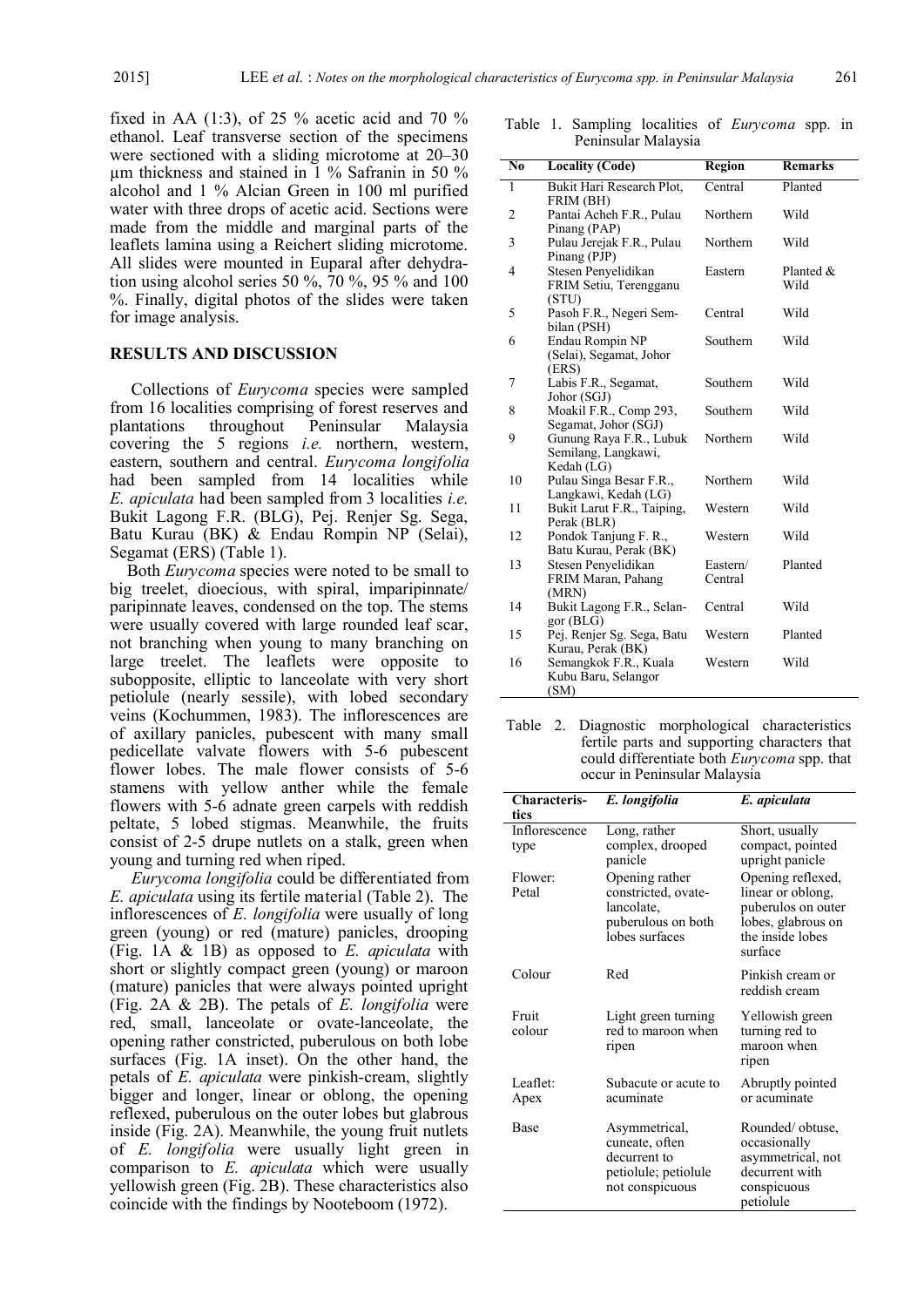Table 3 Anatomical characteristics noted that could be used to distinguish both *Eurycoma* spp. in Peninsular Malaysia in the absence of fertile materials

| <b>Characteristics</b>           | E. longifolia                            | E. apiculata                          |
|----------------------------------|------------------------------------------|---------------------------------------|
| Midrib outline                   | Convex abaxial<br>surface                | Slightly arc-shape<br>abaxial surface |
| Margin shape                     | Blunt tip, slightly<br>pointed downwards | Tapered tip, pointed<br>downwards     |
| Lamina trichomes<br>(unicell)    | Absent / Few<br>present                  | Present in<br>abundance               |
| Petiolule trichomes<br>(unicell) | Absent / Few<br>present                  | Present in<br>abundance               |



Fig. 1. *E. longifolia* Jack A. Drooping inflorescences, flower petals rather constricted opening, pubescent on both surfaces (flower inset-scale 5 mm) and B. Drooping infructescences; leaflet with acute to acuminate apex and asymmetrical base that tapered towards petiolule (B inset).



Fig. 2. *E. apiculata* A.W. Benn. A. Pointed upright inflorescences, flower petals reflexed, pubescent on outer surface, glabrous inside and B. Pointed upright infructescences, leaflets with abruptly acuminate apex and rounded base with conspicuous petiolule (marked with red rings).

 Vegetatively, both species were very similar. However, certain characteristics on the leaflet could be used to distinguish these two species during the absence of fertile materials. The leaflet apex of *E. longifolia* was often subacute or acute to acuminate where the leaflet base was usually asymmetrical, cuneate, decurrent with very short petiolule (1−2 mm) (Fig. 1B inset). In comparison, the leaflet apex of *E. apiculata* was always abruptly pointed/acuminate while the leaf base was rounded, seldom asymmetrical, not decurrent with conspicuous short petiolule,  $1-2$ mm (Fig. 2B – red rings). The leaflet of *E. apiculata* also tend to be larger and wider, while the leaf was shorter *E. longifolia* (Kochummen, 1983). However, these characteristics have to be used with caution as the leaves of *E. longifolia* could be short when they were young/cultivated and may varies in different habitats and the juvenile leaves of *E. longifolia* might be very large and wide with rather rounded basal.

 Microscopically, the presences of simple, unicell trichomes were noted at the leaflet midrib and petiolule of both *Eurycoma* spp. (Table 3). Abundance of foliar sclereids were also found at the leaflet lamina tranverse section. In addition, the leaflet midrib transverse section also showed the presence of sclerenchyma sheath at the vascular bundles. These findings coincide with those reported by Khatijah (2006). Both species could be distinguished using the outline of the leaflet midrib and margin transverse section. *E. longifolia* midrib had convex abaxial (Fig. 3A) compared to slightly arc-shape abaxial (Fig. 3C) in *E. apiculata*. Moreover, *E. longifoila* had blunt tip, slightly pointed downwards (Fig. 3B) margin as opposed to *E. apiculata* with tapered, pointed downwards (Fig. 3D) margin. Meanwhile, the presence of unicell trichomes (Fig. 3E) in abundance at leaflet lamina, midrib and petiolule were noted in *E. apiculata.* This characteristic was absent in *E. longifolia* samples.

 Preliminary findings showed that the abundancy of *Eurycoma* spp. had greatly decreased due to overharvesting. Much of the populations of *Eurycoma* at the forest edges from the localities visited were noted to be gone or with few individuals left. Therefore, some of the *Eurycoma* spp. could only be found at limited isolated area in the forest (*e.g.* Pondok Tanjung F. R., Bukit Larut F. R., Endau Rompin (Selai) National Park). Several localities (*i.e.* Bukit Larut F. R., Pulau Jerejak F. R.) where *E. apiculata* were sighted and collected in the past based on the herbarium records (KEP specimens) were no longer found in the area during our sampling visits. On the other hand, some robust populations of *E. longifolia*  were also noted at Pulau Singa Besar F. R.,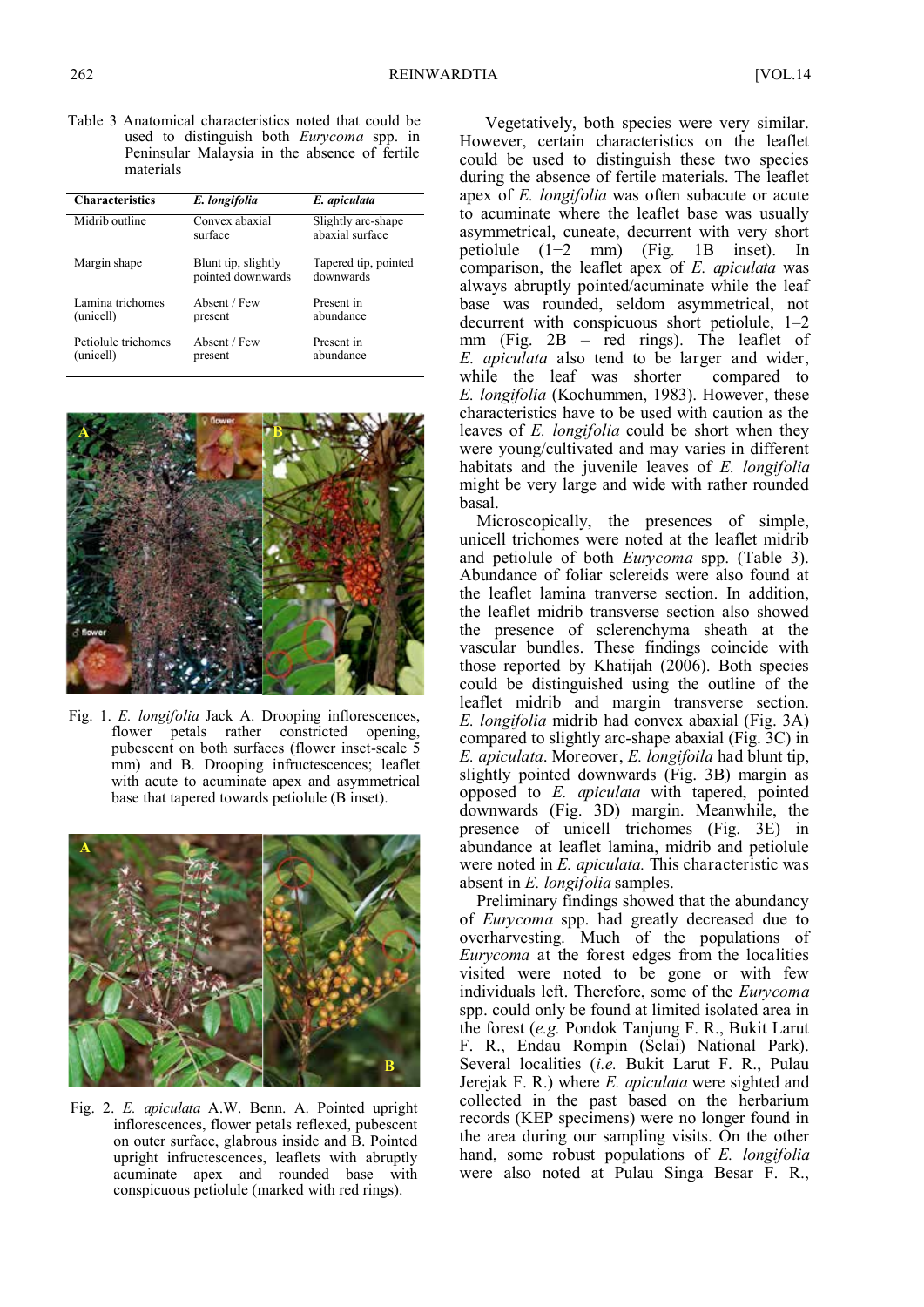

Fig. 3. Transverse Section (TS) of *E. longifolia* Jack A. Midrib with convex abaxial (scale 50 µm) and B. Margin with blunt tip, slightly pointed downwards (scale 50 µm). TS of *E. apiculata* A.W. Benn. C. Midrib with slightly arc-shape abaxial (scale 50  $\mu$ m) and D. Margin with tapered tip, pointed downwards (scale 50  $\mu$ m). E. The presence of simple, unicell trichomes (scale 20  $\mu$ m) in abundance was noted at lamina, petiolule and midrib of *E. apiculata* leaflet.

Gunung Raya F. R., Pantai Acheh F. R. (Teluk Bahang National Park) and Moakil F. R.

#### **CONCLUSIONS**

 In conclusion, both macroscopic and microscopic characteristics could be used in combination to distinguish both *Eurycoma* species especially when fertile materials were unavailable. Both species could be morphologically distinguished using the fertile materials (inflorescences) and microscopically distinguished using the characteristics of the leaflet midrib and margin outline. Preliminary findings showed that the population of *Eurycoma* spp., especially *E. apiculata* had greatly decreased.

#### **ACKNOWLEDGEMENTS**

 The authors would like to thank FRIM-MFRDB for the funding of this project. Apart from that, we would also love to share a token of appreciation to FRIM Research Stations (Maran, Setiu, Segamat, Pasoh) & Pasoh R&D Committee Board, JPSM & State Forestry Departments, Johor National Park Corporation (JNPC) and PERHILITAN where we were granted the permission and permits to do our sampling in the forest

reserves and plantations. Last but not least, we also thanked KEP herbarium and all FRIM's staff who had contributed directly (*i.e.* TFBC, NPD) and indirectly to this project's findings.

#### **REFERENCES**

- JOHANSEN, D. A. 1940. *Plant microtechnique*. Mc Graw-Hill Book. Co. Inc., USA. 523 p.
- KHATIJAH, H. 2006. *Anatomical Atlas of Malaysian Medicinal Plants*. Vol. 1. Universiti Kebangsaan Malaysia. Bangi, Malaysia. Pp. 71 – 81.
- KOCHUMMEN, K. M. 1983. Simaroubaceae. In: WHITMORE, T. C. (Ed). *Tree Flora of Malaya*. Vol. 2. Longman Malaysia Sdn. Bhd., Kuala Lumpur, Malaysia. Pp. 349.
- NOOTEBOOM, H. P. 1972. Simaroubaceae. In: VAN STEENIS, C. G. G. J. (Ed). *Flora Malesiana* Series 1, Vol. 6. Wolters-Noordhoff, Groningen, the Netherlands. Pp. 193 – 226.
- SASS, J. E. 1958. Botanical microtechnique. 3<sup>rd</sup> Edition. The Iowa State College Press, Ames, Iowa. USA. 228 p.
- UJI, T. 1999. *Eurycoma* Jack. In: DE PADUA, L. S., BUNYAPRAPHATSARA, N. & LEMMENS, R. H. M. J. (Eds). Plant Resources of South-East Asia No. 12 (1): *Medicinal and poisonous plants* 1. Backhuys Publisher, Leiden, The Netherlands. Pp.  $272 - 275.$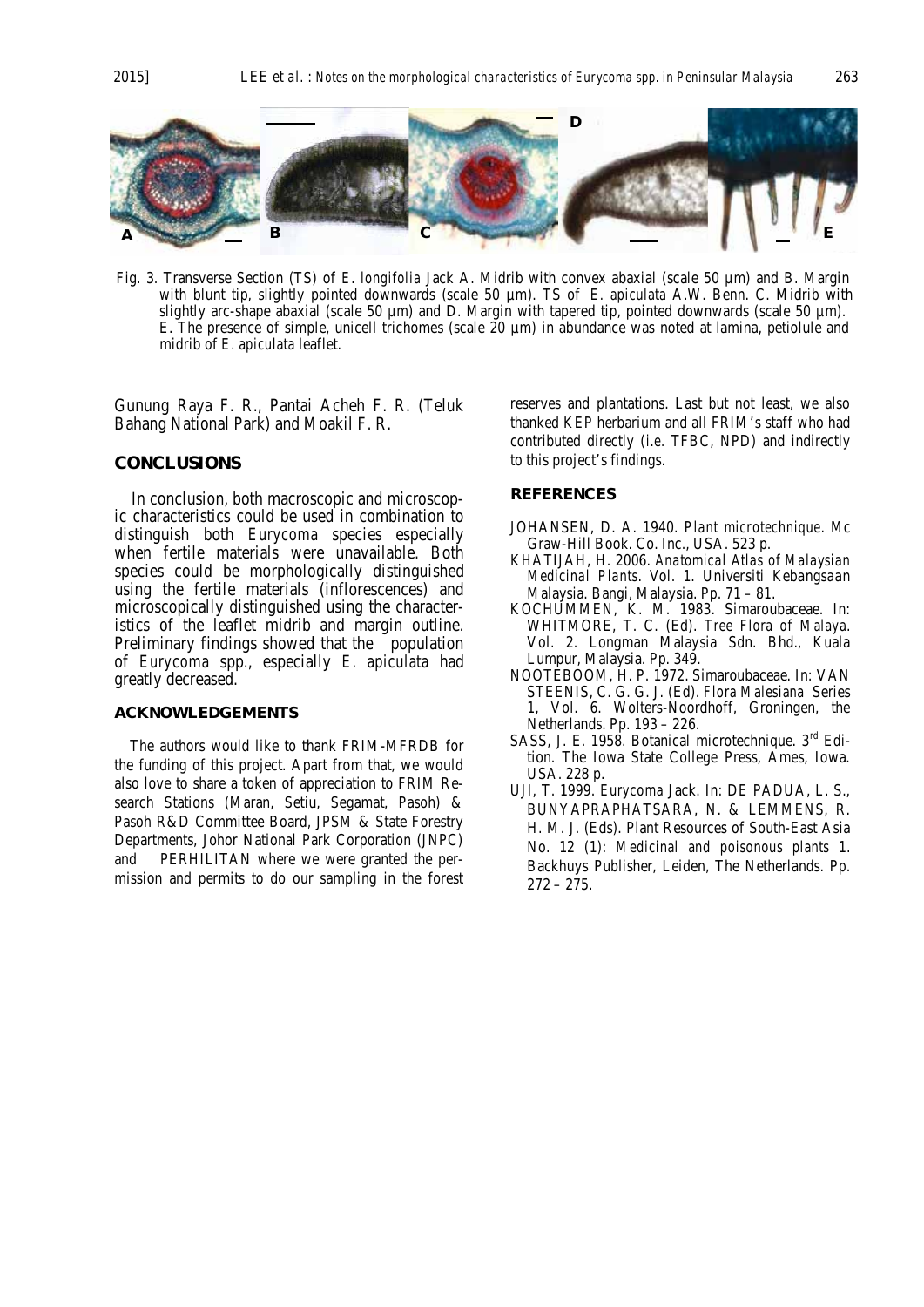## **INSTRUCTION TO AUTHORS**

**Scope.** *Reinwardtia* is a scientific irregular journal on plant taxonomy, plant ecology and ethnobotany published in December. Manuscript intended for a publication should be written in English.

**Titles**. Titles should be brief, informative and followed by author's name and mailing address in oneparagraphed.

**Abstract.** English abstract followed by Indonesian abstract of not more than 250 words. Keywords should be given below each abstract.

**Manuscript.** Manuscript is original paper and represent an article which has not been published in any other journal or proceedings. The manuscript of no more than 36 pages by using Times New Roman 11, MS<br>Word for Windows of A4 with double spacing, submitted to the editor through submitted to <reinwardtia@mail.lipi.go.id>. New paragraph should be indented in by 5 characters. For the style of presentation, authors should follow the latest issue of Reinwardtia very closely. Author(s) should send the preferred running title of the article submitted. Every manuscript will be sent to two blind reviewers.

**Identification key.** Taxonomic identification key should be prepared using the aligned couplet type.

**Nomenclature**. Strict adherence to the International Code of Botanical Nomenclature is observed, so that taxonomic and nomenclatural novelties should be clearly shown. English description for new taxon proposed should be provided and the herbaria where the type specimens area deposited should be presented. Name of taxon in taxonomic treatment should be presented in the long form that is name of taxon, author's name, year of publication, abbreviated journal or book title, volume, number and page.

**Map/line drawing illustration/photograph.** Map, line drawing illustration, or photograph preferably should be prepared in landscape presentation to occupy two columns. Illustration must be submitted as original art accompanying, but separated from the manuscript. The illustration should be saved in JPG or GIF format at least 350 pixels. Legends or illustration must be submitted separately at the end of the manuscript.

**References.** Bibliography, list of literature cited or references follow the Harvard system as the following examples.

| Journal     | : KRAENZLIN, F. 1913. Cyrtandraceae novae Philippinenses I. Philipp. J. Sci. 8: 163–179.                   |
|-------------|------------------------------------------------------------------------------------------------------------|
|             | MAYER, V., MOLLER, M., PERRET, M. & WEBER, A. 2003. Phylogenetic position and generic                      |
|             | differentiation of <i>Epithemateae</i> (Gesneriaceae) inferred from plastid DNA sequence data. American J. |
|             | <i>Bot.</i> 90: 321-329.                                                                                   |
| Proceedings | :TEMU, S. T. 1995. Peranan tumbuhan dan ternak dalam upacara adat "Djoka Dju" pada suku Lio,               |
|             | Ende, Flores, Nusa Tenggara Timur. In: NASUTION, E. (Ed.). Prosiding Seminar dan Lokakarya                 |
|             | Nasional Etnobotani II. LIPI & Perpustakaan Nasional: 263–268. (In Indonesian).                            |
|             | SIMBOLON, H. & MIRMANTO, E. 2000. Checklist of plant species in the peat swamp forests of                  |
|             | Central Kalimantan, Indonesia. In: IWAKUMA, T. et al. (Eds.) Proceedings of the International              |
|             | Symposium on: Tropical Peatlands. Pp.179-190.                                                              |
| <b>Book</b> | : RIDLEY, H. N. 1923. Flora of the Malay Peninsula 2. L. Reeve & Co. Ltd, London.                          |
|             | Part of Book : BENTHAM, G. 1876. Gesneriaceae. In: BENTHAM, G. & HOOKER, J. D. Genera                      |
|             | <i>plantarum 2.</i> Lovell Reeve & Co., London. Pp. $990-1025$ .                                           |
| Thesis      | : BAIRD, L. 2002. A Grammar of Kéo: An Austronesian language of East Nusantara.                            |
|             | Australian National University, Canberra. [PhD. Thesis].                                                   |
| Website     | : http://www.nationaalherbarium.nl/fmcollectors/k/KostermansAJGH.htm). Accessed 15 February 2012.          |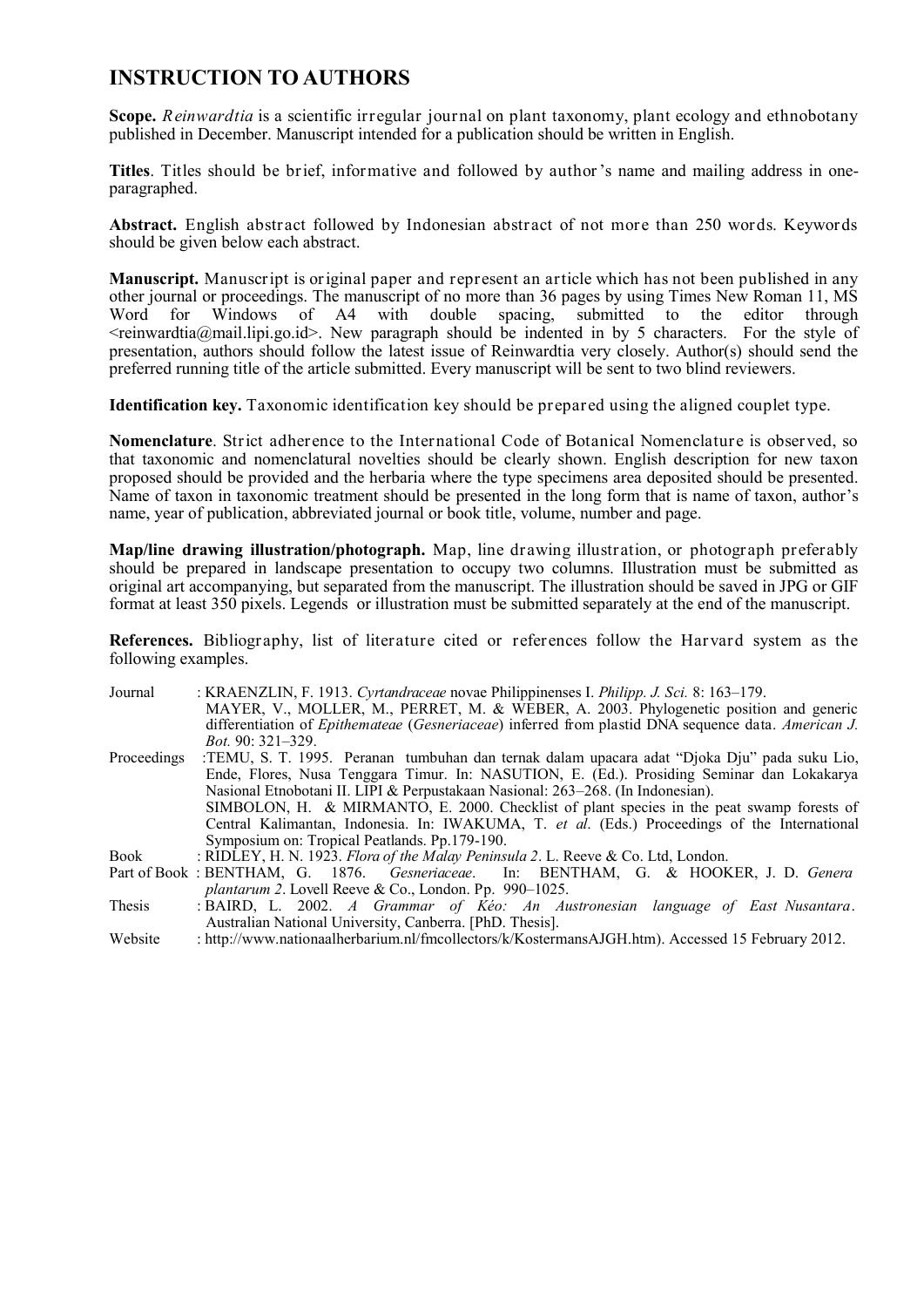

**Reinwardtia** Published by Herbarium Bogoriense, Botany Division, Research Center for Biology, Indonesian Institute of Sciences Address: Jln. Raya Jakarta-Bogor Km. 46 Cibinong 16911, P.O. Box 25 Cibinong Telp. (+ 62) 21 8765066; Fax (+62) 21 8765062 E-mail: reinwardtia@mail.lipi.go.id

## *REINWARDTIA* **Author Agreement Form**

Title of article :

Name of Author(s) :

I/We hereby declare that:

- My/Our manuscript was based on my/our original work.
- It was not published or submitted to other journal for publication.
- I/we agree to publish my/our manuscript and the copyright of this article is owned by Reinwardtia.

 $\_$ 

 We have obtained written permission from copyright owners for any excerpts from copyrighted works that are included and have credited the sources in our article.

Author signature (s) Date

Name